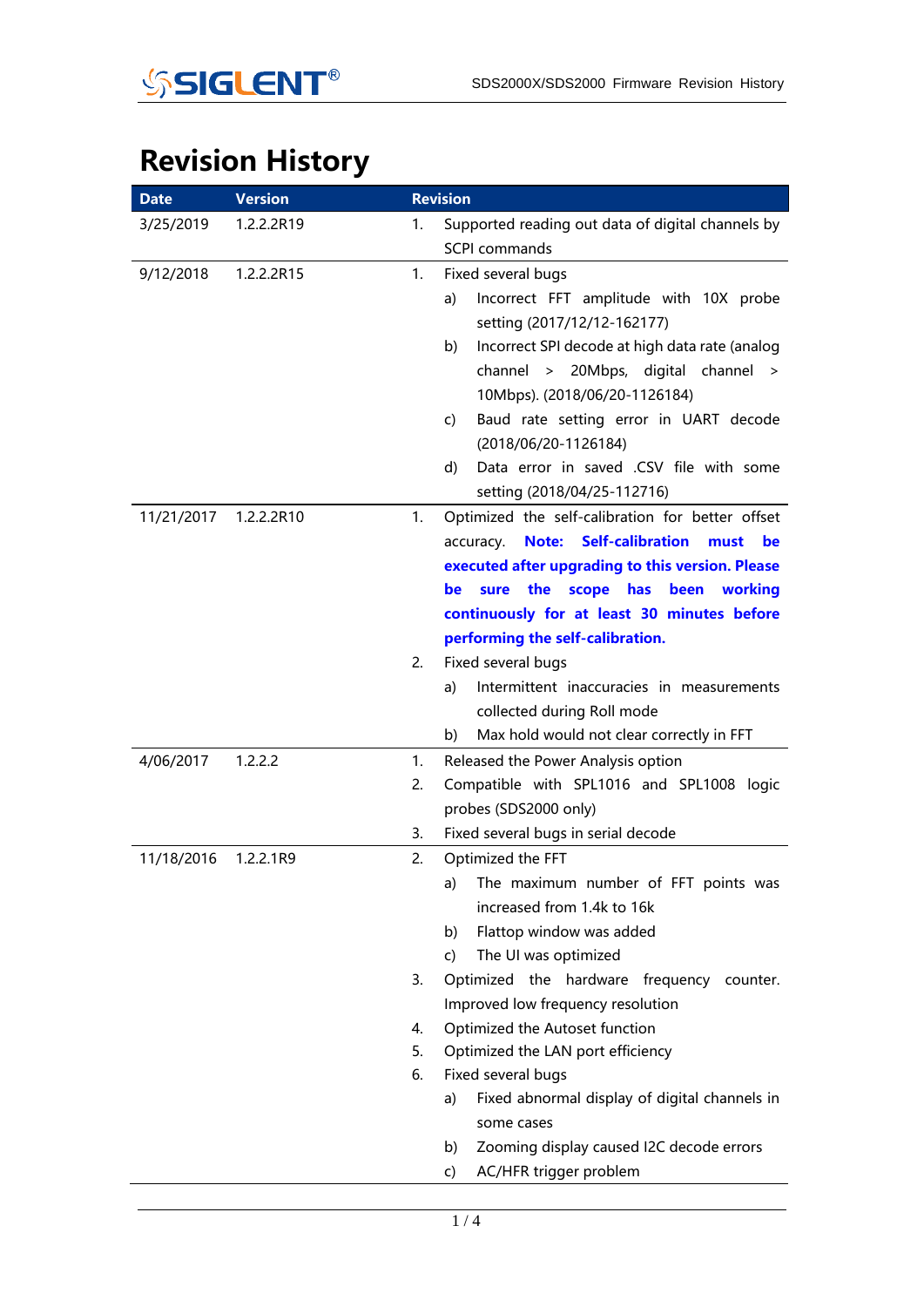

| <b>Date</b> | <b>Version</b> | <b>Revision</b>                                                                                                                                                                                                                                                                                                                                                                                                                                                                                                                                                                                                                                                                                                  |
|-------------|----------------|------------------------------------------------------------------------------------------------------------------------------------------------------------------------------------------------------------------------------------------------------------------------------------------------------------------------------------------------------------------------------------------------------------------------------------------------------------------------------------------------------------------------------------------------------------------------------------------------------------------------------------------------------------------------------------------------------------------|
|             |                | d)<br>UART decode<br>Repaired<br>problem<br>from<br>previous versions (1.2.2.x)                                                                                                                                                                                                                                                                                                                                                                                                                                                                                                                                                                                                                                  |
| 6/27/2016   | 1.2.1.38.7     | Added support for measurements in Roll mode at<br>1.<br>run state<br>2.<br>Added slew rate+ and slew rate- measurement<br>parameters and updated the description of some<br>parameters<br>Disabled insignificant measurements on FFT<br>3.<br>Fixed several bugs<br>4.<br>Incorrect timing in finite persistence mode<br>a)<br>Values would change on trigger delay, level,<br>b)<br>offset etc. when adjusting horizontal, offset                                                                                                                                                                                                                                                                               |
|             |                | and level position back and forward<br>Unmatched<br>side lobe suppression with<br>c)<br>Blackman or Hamming windows in FFT mode<br>Skew between analog and digital channels<br>d)<br>out of spec<br>Freeze problem in some specified cases<br>e)<br>f)<br>Measurement statistics did not update in<br>some cases<br>Incorrect measurement on ROV, FOV, RPRE,<br>g)<br><b>FPRE</b>                                                                                                                                                                                                                                                                                                                                |
| 4/11/2016   | 1.2.1.33.1     | 1.<br>Improved the user experience on the universal<br>knob<br>2.<br>Added virtual numeric keypad function to<br>facilitate input of large numbers (depress universal<br>knob to activate this feature)<br>Optimized the persistence display in pass/fail<br>3.<br>mode<br>Added ASCII decoding<br>4.<br>Fixed several bugs<br>5.<br>Pushing the trigger level knob in AC coupled<br>a)<br>trigger mode does not bring the level back to<br>zero<br>Setting baud rate was too sensitive in trigger<br>b)<br>setup<br>Arrow in decoding list displays abnormally<br>C)<br>Digital channel display problem<br>d)<br>All frames are not mapped to the display in<br>e)<br>sequence mode with frames quantity > 1024 |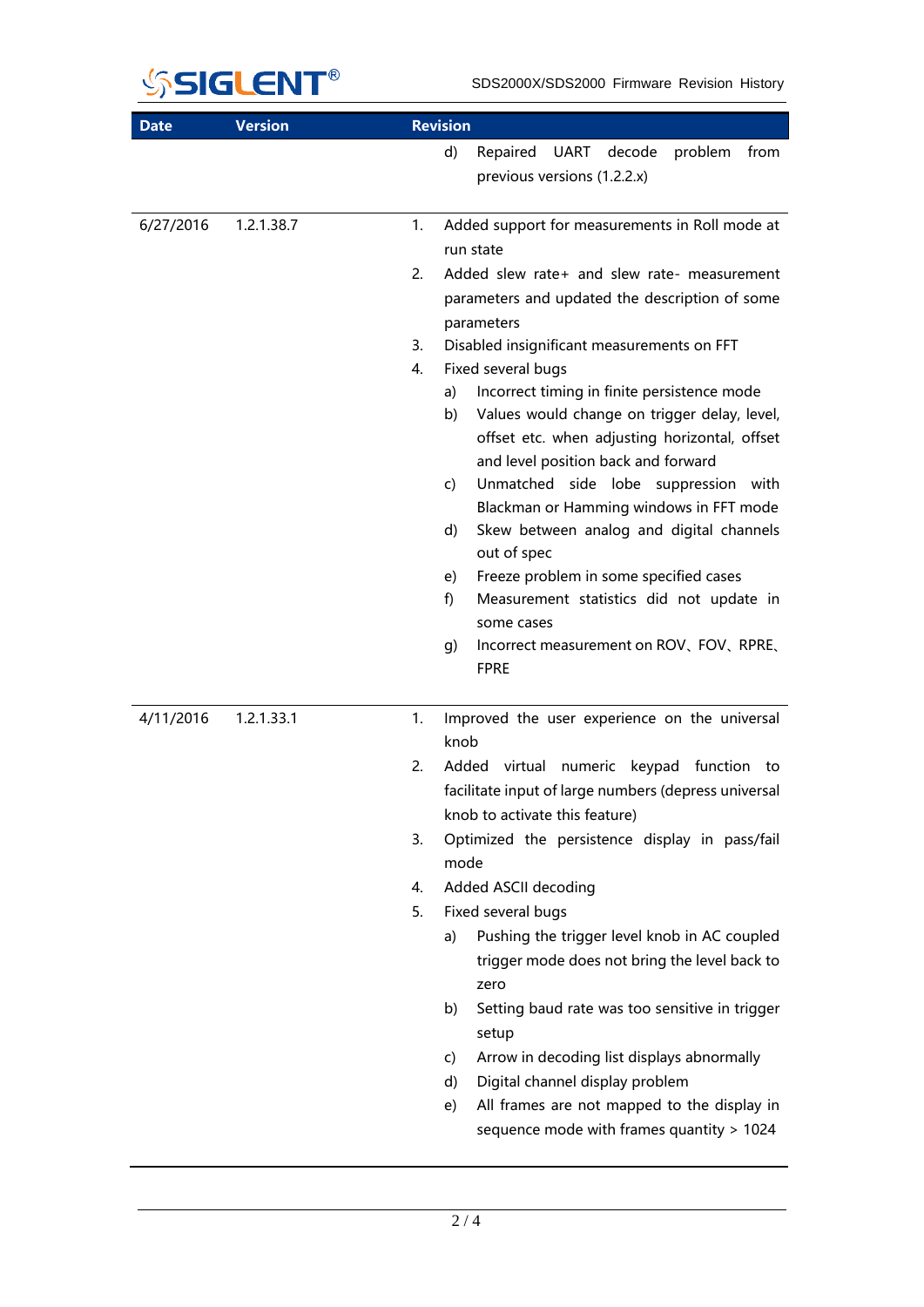

| <b>Date</b> | <b>Version</b> |                  | <b>Revision</b>                                            |
|-------------|----------------|------------------|------------------------------------------------------------|
| 12/8/2015   | 1.2.1.28.1     | 1.               | Minimum vertical scale: 2mV/div -> 1mV/div                 |
|             |                | 2.               | Fixed several bugs                                         |
|             |                |                  | Pass/fail has no output in some previous<br>a)<br>versions |
|             |                |                  | Freezing problem when Quick Cal is on<br>b)                |
|             |                |                  | Waveform update rate can drop when<br>C)                   |
|             |                |                  | changing channel vertical setting                          |
|             |                |                  | Horizontal deviation between the cursor and<br>d)          |
|             |                |                  | the trace in zoom window when cursor is                    |
|             |                |                  | tracking mode                                              |
|             |                |                  | Repaired Peak Detect problem in Roll mode<br>e)            |
|             |                |                  | f)<br>Screen capture error in Roll mode                    |
|             |                |                  | Fixed French language spelling errors<br>g)                |
|             |                |                  |                                                            |
|             |                | $\overline{3}$ . | Updated the abbreviations of some measurement              |
|             |                |                  | parameters                                                 |
|             |                | 4.               | In sequence mode, added a visible counter on the           |
|             |                |                  | display to indicate how many segments have been            |
|             |                |                  | acquired                                                   |
| 9/8/2015    | 1.2.1.19       |                  | The first release supporting SDS2000X                      |